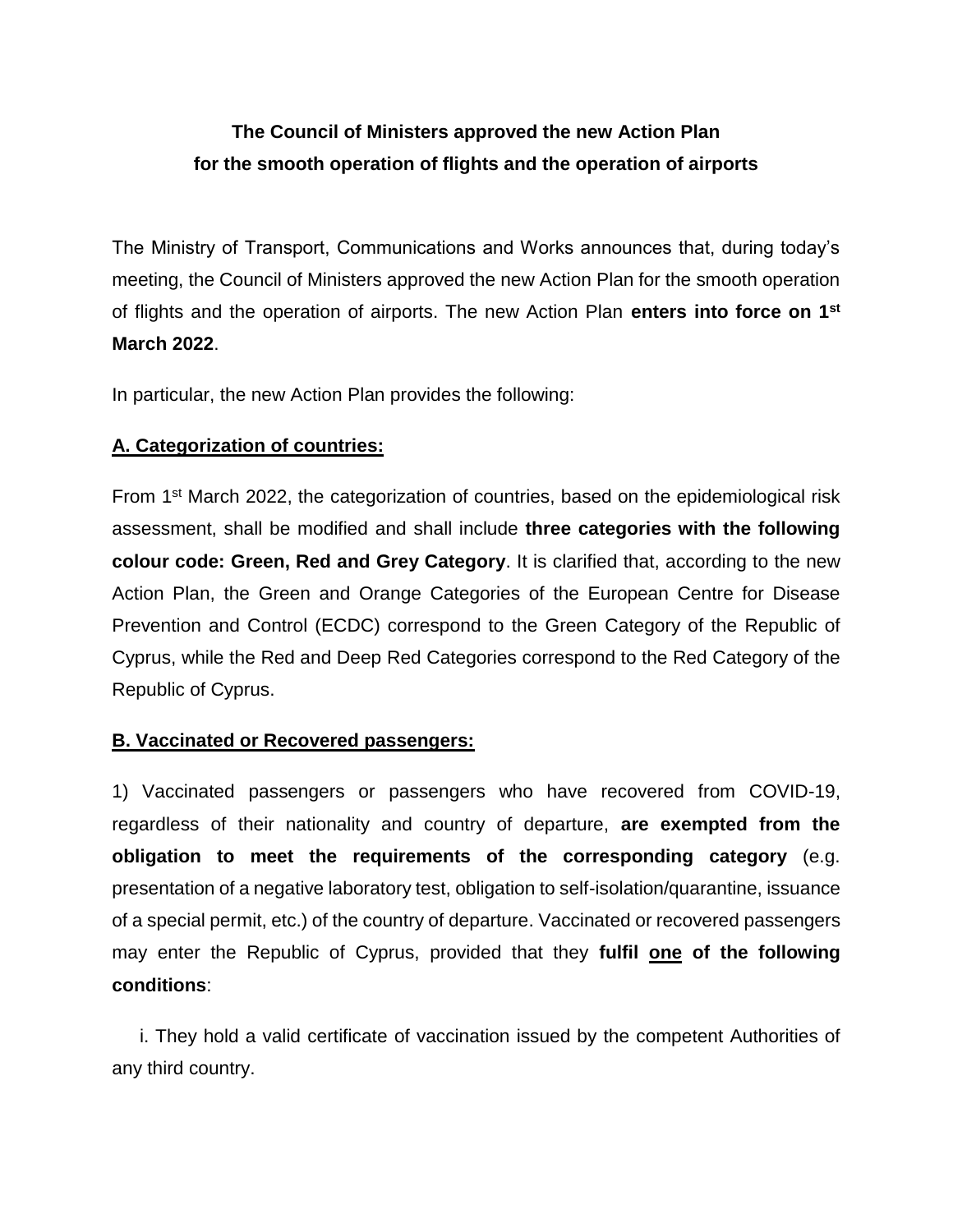ii. They hold a certificate of recovery issued by a third country included in the list of third countries that have joined the EU Digital COVID Certificate System (EUDCC).

 iii. They hold a European or equivalent from third countries Digital COVID Vaccination or Recovery Certificate.

2) The vaccination or recovery certificate shall be considered acceptable, **only if all of the following conditions apply**:

• It has been issued by the public Authorities of the countries;

 Passengers have been vaccinated with one of the following: Johnson&Johnson/Janssen, AstraZeneca, (Vaxzervia, COVISHIELD, SKBio), Pfizer/BioNTech, Moderna, Sputnik V (Gam-COVID-Vac), Sinopharm (BBIBPCOVID-19), Sinovac (CoronaVac), Covaxin, Sputnik Light (only as booster dose in basic vaccination scheme) and Novavax Nuvaxovid COVID-19.

 **Passengers aged 18 and over:** For travel purposes, the passenger **should have received the booster/3rd dose in the case of a two-dose vaccine or the 2nd dose in the case of a single dose vaccine**, of one of the above vaccines. The vaccination certificates of passengers who have received two doses of a two-dose vaccine or one dose a single dose vaccine shall be accepted **only if a period of 9 months has not elapsed since** the administration of the second vaccine in the case of a two-dose vaccine or one dose in the case of a single dose vaccine, respectively.

 **Passengers aged 18 and under:** For travel purposes, the passenger is considered to **have completed his/her vaccination scheme** if he/she has received the  $2<sup>nd</sup>$  dose in the case of a two-dose vaccine or the 1<sup>st</sup> dose in the case of a single dose vaccine.

 The time frame for travel purposes set by the Ministry of Health and posted on the CyprusFlightPass [platform](https://cyprusflightpass.gov.cy/) for each vaccine has expired.

• In the case of a certificate of recovery, the date of travel shall not exceed 180 days from the first positive result.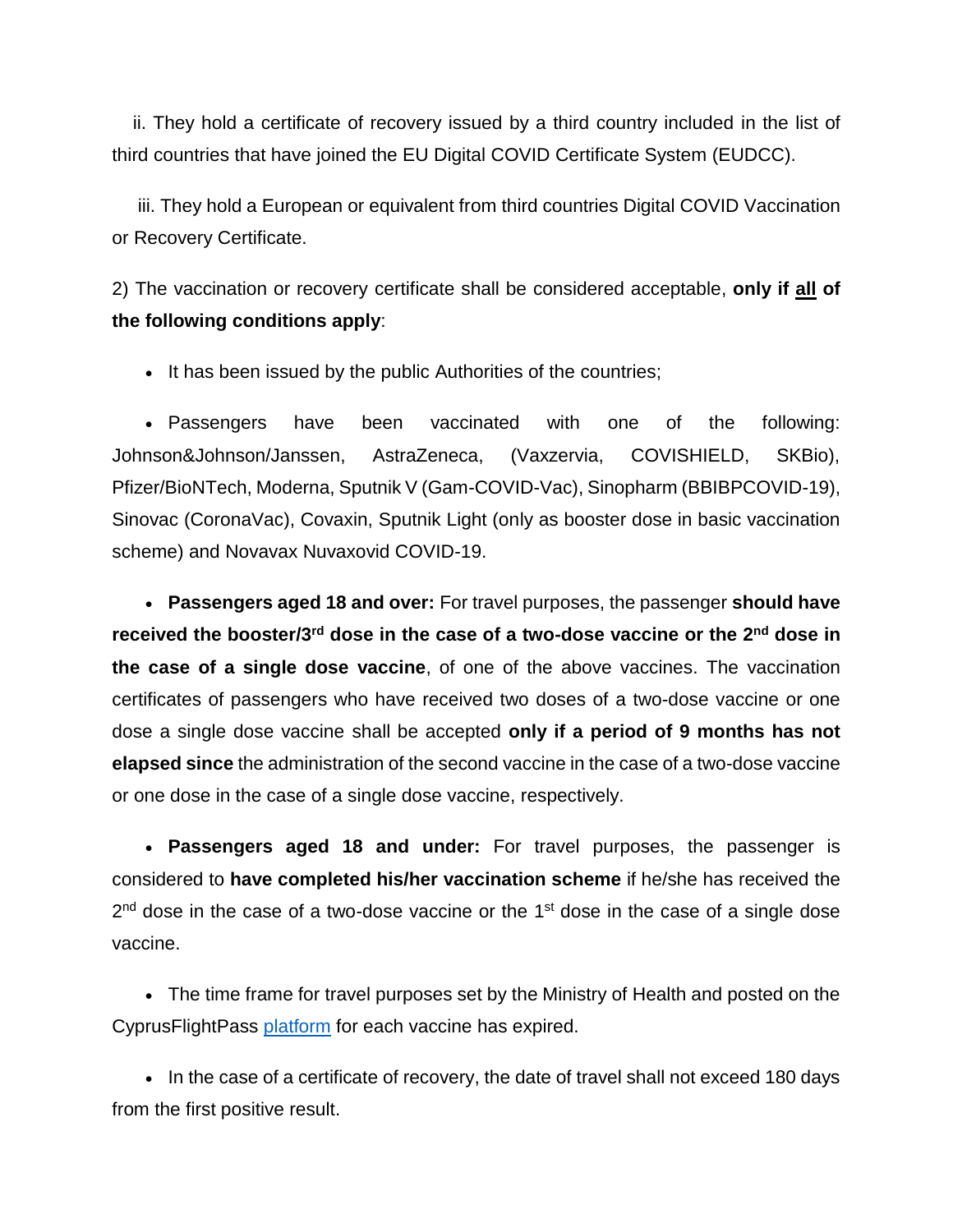## **C. Passengers who are not vaccinated or do not hold a valid certificate of vaccination or a valid certificate of recovery from COVID-19:**

1) Passengers who have not been vaccinated or do not hold a valid certificate of vaccination or a valid certificate of recovery from COVID-19, regardless of nationality, may enter the Republic of Cyprus from any country of departure, only if they meet the requirements of the corresponding category (i.e. presentation of negative laboratory test result, obligation for self-isolation/quarantine, issuance of a special permit, etc) of the country of departure.

2) **Green Category:** Passengers who have not been vaccinated or do not hold a valid certificate of vaccination or a valid certificate of recovery from COVID-19, aged 6 and over, wishing to travel to the Republic of Cyprus from a country of the Green Category, must undergo a PCR laboratory test within 72 hours prior to departure or a rapid antigen test within 24 hours prior to departure.

3) **Red Category:** Passengers who have not been vaccinated or do not hold a valid certificate of vaccination or a valid certificate of recovery from COVID-19, aged 6 and over, wishing to travel to the Republic of Cyprus from a country of the Red Category shall be required to:

- undergo a PCR laboratory test within 72 hours prior to departure or a rapid antigen test within 24 hours prior to departure, **and**
- undergo a PCR laboratory test upon arrival at the airports of the Republic of Cyprus. The cost is borne by the passenger.

4) **Grey Category countries (Special Permission):** For the Grey Category (Special Permission) countries, entry into the Republic of Cyprus is only allowed for the following categories of passengers:

Cypriot citizens and family members (alien spouses and their underage children),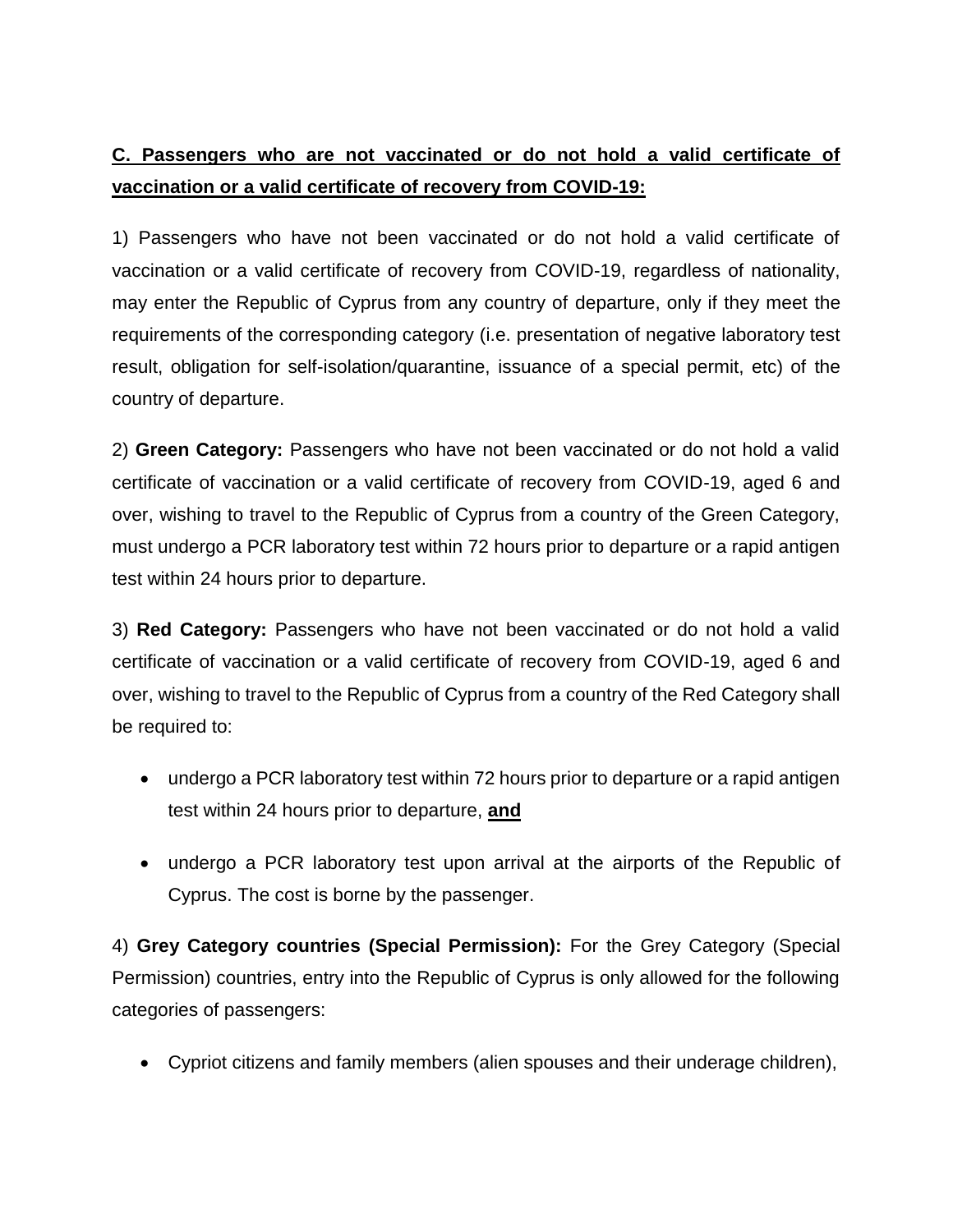- Persons legally residing in the Republic,
- Persons entitled to enter the Republic under the Vienna Convention,
- European citizens and citizens of European Economic Area countries (Iceland, Liechtenstein, Norway) and Switzerland,
- Third country nationals who are allowed to enter the Republic of Cyprus following a special permission through the platform CyprusFlightPass [\(https://cyprusflightpass.gov.cy/en/special-permission-request\)](https://cyprusflightpass.gov.cy/en/special-permission-request), issued by the Republic, as this is defined in the Quarantine Decree (N.9) of 2021, as this is modified each time.

Passengers who have not been vaccinated or do not hold a valid certificate of vaccination or a valid certificate of recovery from COVID-19, aged 6 and over, who are allowed to travel to the Republic of Cyprus from a Grey Category country, shall be required to:

- undergo a PCR laboratory test within 72 hours prior to departure or a rapid antigen test within 24 hours prior to departure, **and**
- undergo a PCR laboratory test upon arrival at the airports of the Republic of Cyprus. The cost is borne by the passenger, **and**
- remain in mandatory self-isolation for a period of fourteen (14) days, or a period of seven (7) days provided that they undergo another PCR test at their own expense on the 7th day and the result comes back negative.
- regarding passengers who have not been vaccinated or do not hold a valid certificate of vaccination or a valid certificate of recovery from COVID-19 and are domestic workers or any other kind of employees who have obtained in advance a special permit for working in the Republic by the competent Ministries and Departments, as well as workers in the agriculture/livestock sector, the previous decision of the Council of Ministers concerning the obligation to prepay and quarantine in tourist accommodation in the Republic of Cyprus shall cease to